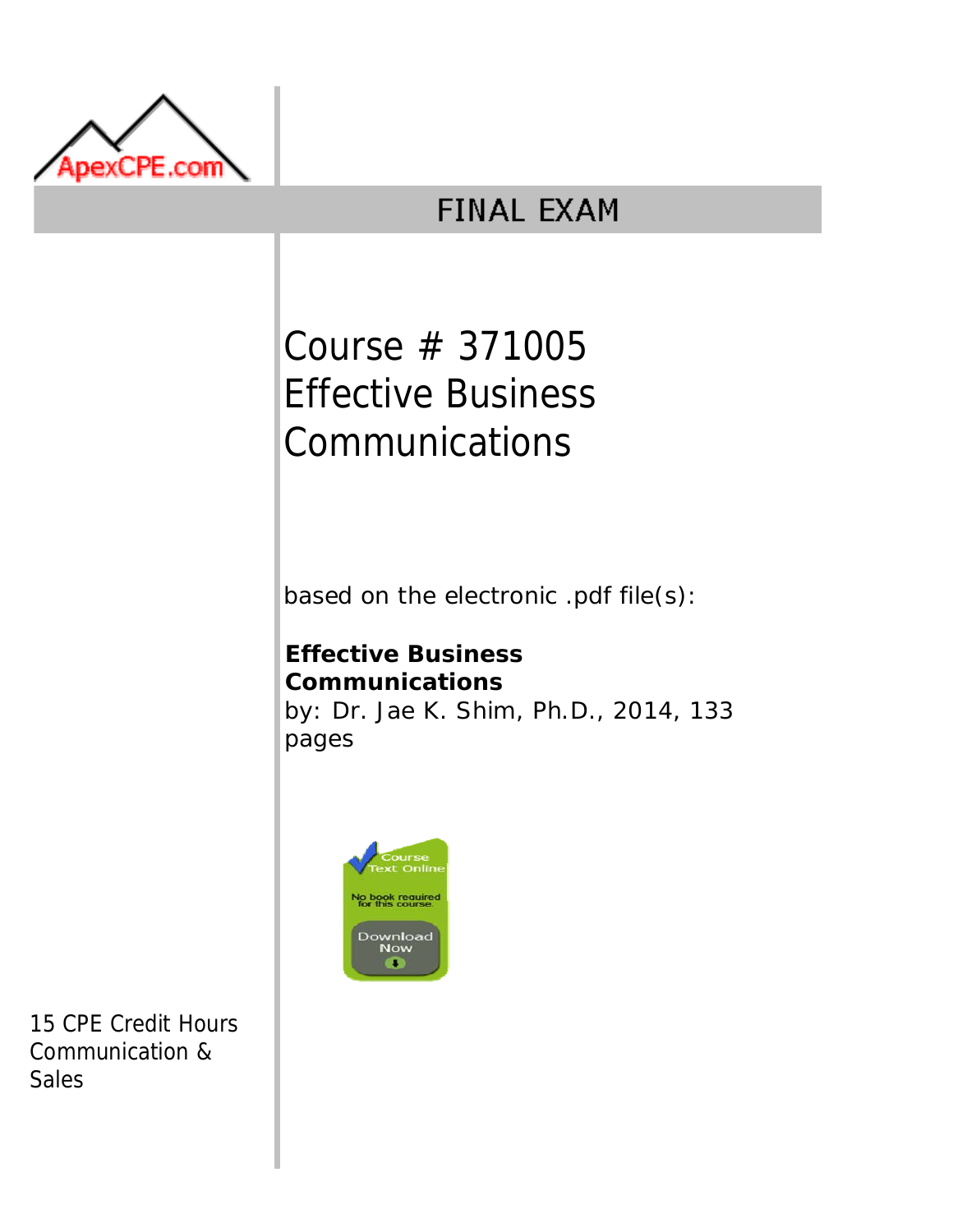A P E X C P E . C O M . . . . . 800.273.9619 . . . . . support@apexcpe.com This exam sheet is made available for your convenience in answering questions while offline. Please note that you will still need to enter your answers on the online exam sheet for grading. Instructions are provided at the end of this document.

#### **Chapter 1 - Communication as a Process**

1. The communication process does not include:

L<sub>Encoder</sub>

L<sub>Sender</sub>

L**L** Reporter

L**L** Decoder

2. \_\_\_\_\_\_\_\_\_\_\_\_\_\_\_\_ is the process of interpreting a message.

- Decoding
- L<sub>c</sub>Feedback

L<sub>Encoding</sub>

- L<sub>L</sub> Transmitting
- 3. Douglas MacGregor is associated with:

**L**\_\_\_\_\_\_ Theory A Theory B

**L** Theory X Theory Y

**L** Theory X Theory Z

**L** Theory M Theory N

4. \_\_\_\_\_\_\_\_\_ is not one of Abraham Maslow's sequences of needs.

**LETTE** Professional needs

L<sub>sqo</sub> needs

Social needs

**L** Physiological needs

## **Chapter 2 - Choosing Appropriate Words**

- 5. Kinesic (non verbal) messages are not conveyed by
	- L<sub>Wink</sub> L<sub>Frown</sub> L<sub>Smile</sub> L<sub>\_\_\_\_\_</sub>Thought

6. Messages in letters that we pick up "between the lines" are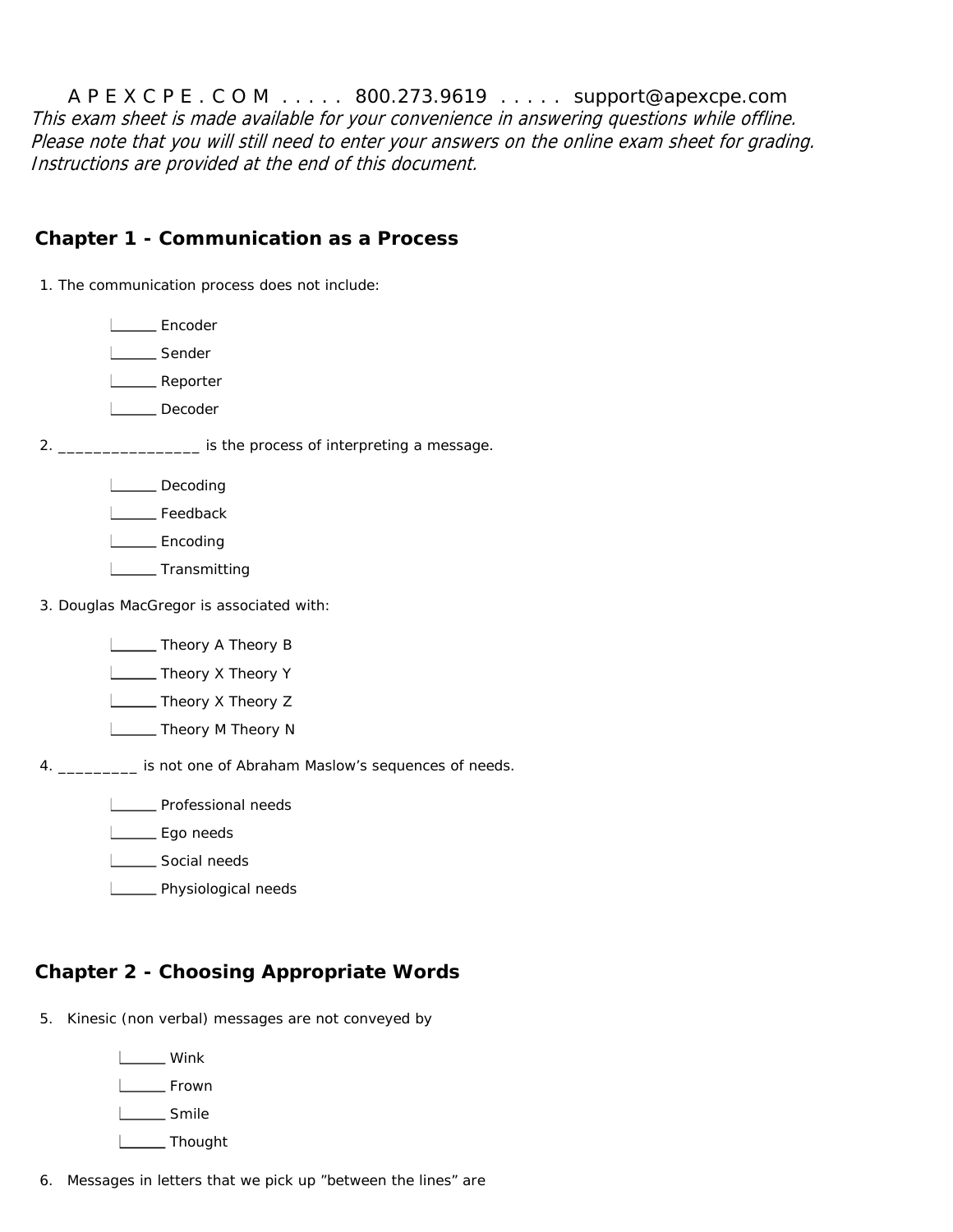**LETT** Meta communication

**LECOMMUNICATION** 

Social communication

L<sub>L</sub>ESP

- 7. Superlatives do not include
	- Youngest Worst L**oudest** L**Elder**
- 8. Which one of the following is not a redundant expression

L**ECO** Routine, usage

**L** Exact, same

L\_\_\_\_\_ Full, complete

- **L** Basic, fundamental
- 9. An example of a meta-communication is:

L<sub>Wink</sub> "I hope you will be prompt"

L<sub>tum</sub> Frown

L<sub>Smile</sub>

10. An example of words that does not waste time and distort the meaning includes:

**LECTE** Promulgate, masticate

L**L**Aware, show

- **Lower** Ameliorate, cognizant
- **LETTE** Modification, accomplished

## **Chapter 3 - Writing Effective Sentences**

11. Which of the following is not a type of sentence?

L<sub>Naive</sub>

L<sub>Simple</sub>

L<sub>complex</sub>

L<sub>compound</sub>

12. Subjunctive mood suggests the following conditions except

L<sub>Doubt</sub>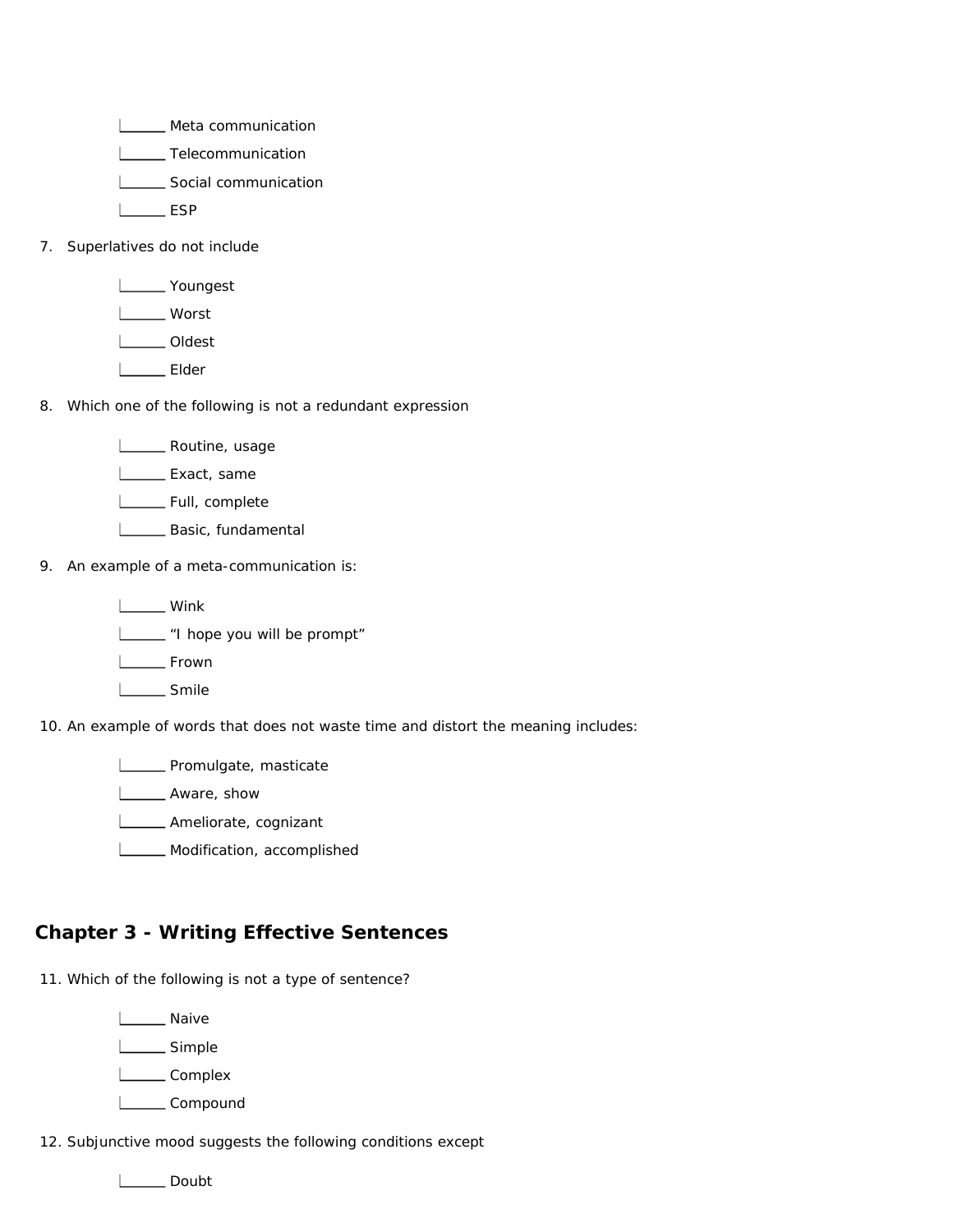L\_\_\_\_\_\_ Supposition

**L\_\_\_\_**Probability

L<sub>Fact</sub>

13. \_\_\_\_\_\_\_\_\_\_\_\_\_\_\_\_\_ is not passive mood

**The truck was driven** 

**ICCCC** The pen was empty

**The papers will be signed** 

**L\_\_\_\_** The man drove the truck

14. For business writing, average sentence length should be

**L** Between 16 and 22 words

**L** Between 6 and 10 words

**L** Between 35 and 40 words

**L** Between 2 and 4 words

15. If a portion of a sentence is not properly attached to the rest of the sentence it is said to be

L\_\_\_\_\_\_ Expletive

L**L**Dependent

L\_\_\_\_\_ Irregular

L<sub>Dangling</sub>

16. In a letter, report, or speech a central idea refers to all except

L<sub>D</sub> Thesis

L<sub>D</sub>Theme

Loose Central idea

L<sub>ound</sub> Conclusion

## **Chapter 4 - Writing Paragraphs and Compositions**

17. Which of the following statements is true?

A topic sentence (major idea of a paragraph) is preferably placed about the middle of the paragraph

In letters, paragraphs are normally shorter than in reports

When a paragraph is written to persuade, the arrangement should be deductive

In reports, the paragraphs should contain no more than ten lines and no fewer than eight

## **Chapter 5 - Planning Messages for Reader Reaction**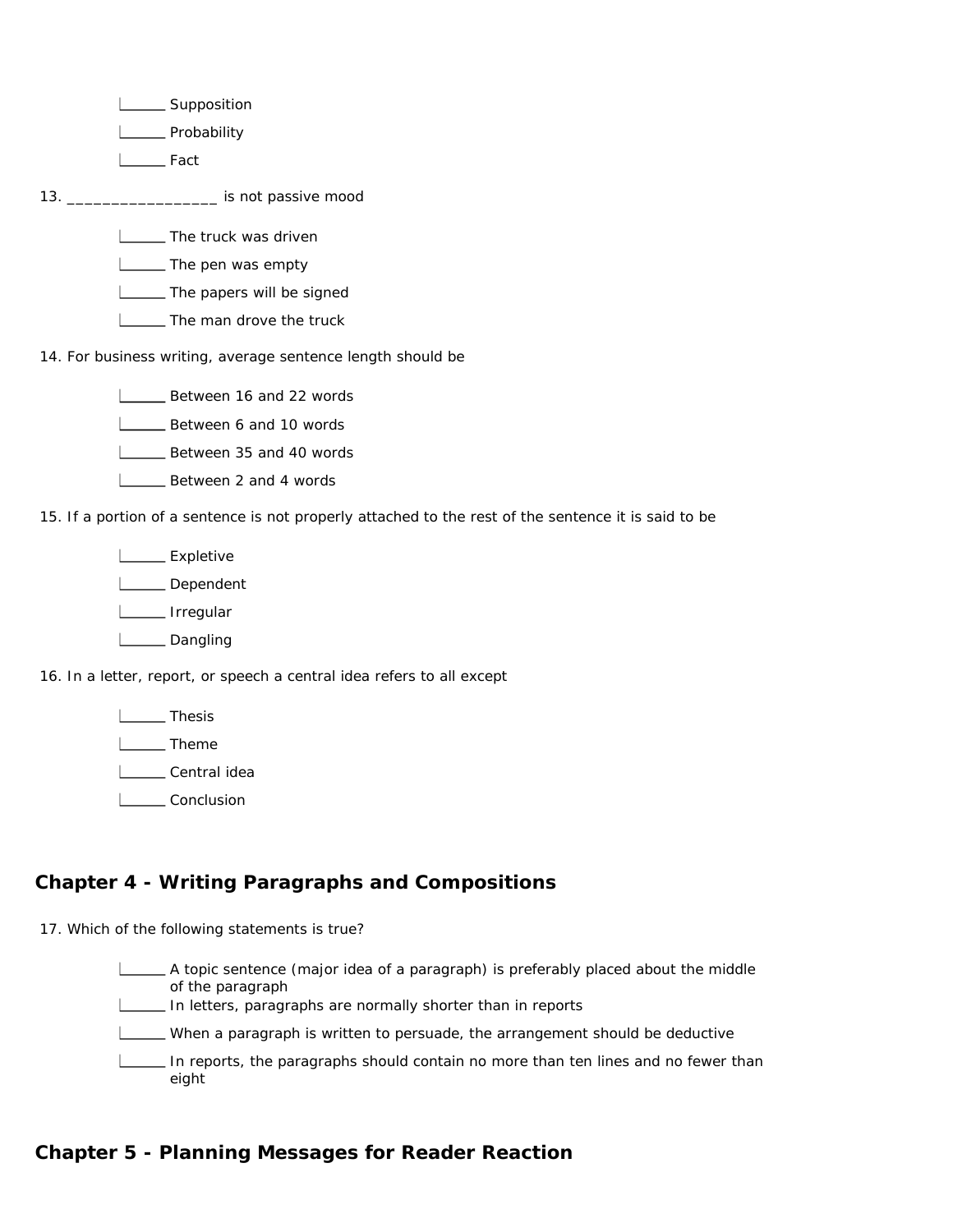18. Planning a message does not include

Designing to convey the right message

**LETTER** Writing for the right purpose

**L** Evoking an emotional reaction

**LETT** Making sophisticated sentences

#### **Chapter 6 - Writing About the Routine and the Pleasant**

19. Types of business writing problems do not include

Claim letter L**Credit letter** 

**L\_\_\_\_** Social letter

L**L** Order letter

20. A letter that asks for a refund or replacement or exchange is defined as:

L**L** Credit letter

L\_\_\_\_\_ Claim letter

**L\_\_\_\_** Order letter

L\_\_\_\_ Request letter

## **Chapter 7 - Writing About the Unpleasant**

21. Types of letters about the unpleasant do not include

**L\_\_\_\_\_** Adjustment refusals

L<sub>L</sub>Credit refusal

**L** Order refusal

Legal refusal

22. In writing about an unpleasant message it is best to:

**Talk about something only remotely related to the subject** 

Provide reasons first to clarify the explanation before presenting the unpleasant idea

Give an elementary lecture

**EMPLOY** a strong resale pitch at the beginning

## **Chapter 8 - Writing to Persuade**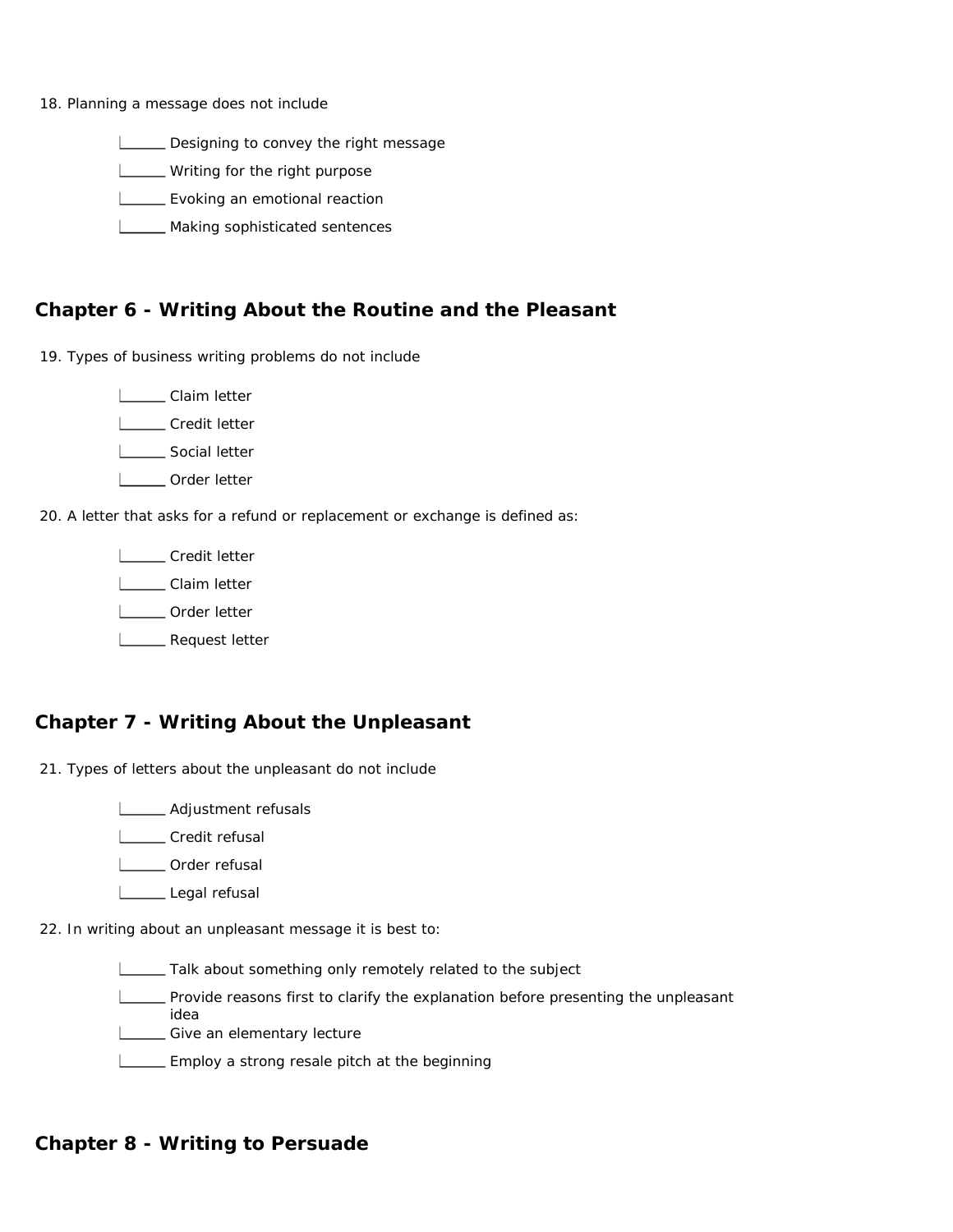23. Which of the following is TRUE regarding a sales letter?

The task of the first sentence of a sales letter is to introduce the proposal.

- Before writing a sales letter, the writer needs to become familiar with the product and competing products.
- $\equiv$  "We shall expect a response from you" is a commendable sentence for encouraging action.
- In sales letters, general words are more useful than specific words.
- 24. A message that attempts to change an audience's attitudes, beliefs, or actions is a(n) \_\_\_\_\_\_\_\_ message.
	- **Lacks** Routine.
	- L<sub>\_\_\_\_</sub>\_\_ Negative.
	- L<sub>Dersuasive.</sub>
	- **Lackson** Positive.
- 25. Which of the following statements is TRUE?
	- The central selling point can be either an outstanding feature of a product or an advantage a reader gains by using the product.
	- Language that is specific, concrete, and objective is less effective than language that is general, abstract, and subjective.
	- The price of a product should be introduced early in the letter.
	- The price of a product should be presented in a short, simple sentence.
- 26. Various techniques in getting attention include all except
	- **A** solution to a problem
	- **L\_\_\_\_\_** An insult
	- L\_\_\_\_\_\_\_ A bargain
	- L**A** proverb
- 27. A letter to a delinquent debtor does not appeal to
	- **L** Fair play
	- L**L** Violence
	- **Lacker** Pride
	- Louise Fear

## **Chapter 9 - Writing Special Letters**

- 28. Which of the following is FALSE?
	- Letters of introduction are developments of social and business courtesy.
	- The technique of placing the inside address at the bottom of the informal letter helps remove the aura of a routine business letter.
	- Handwritten acknowledgments indicate informality.
	- Letters of sympathy should be handwritten. This extra effort indicates the genuineness of the sympathy expressed.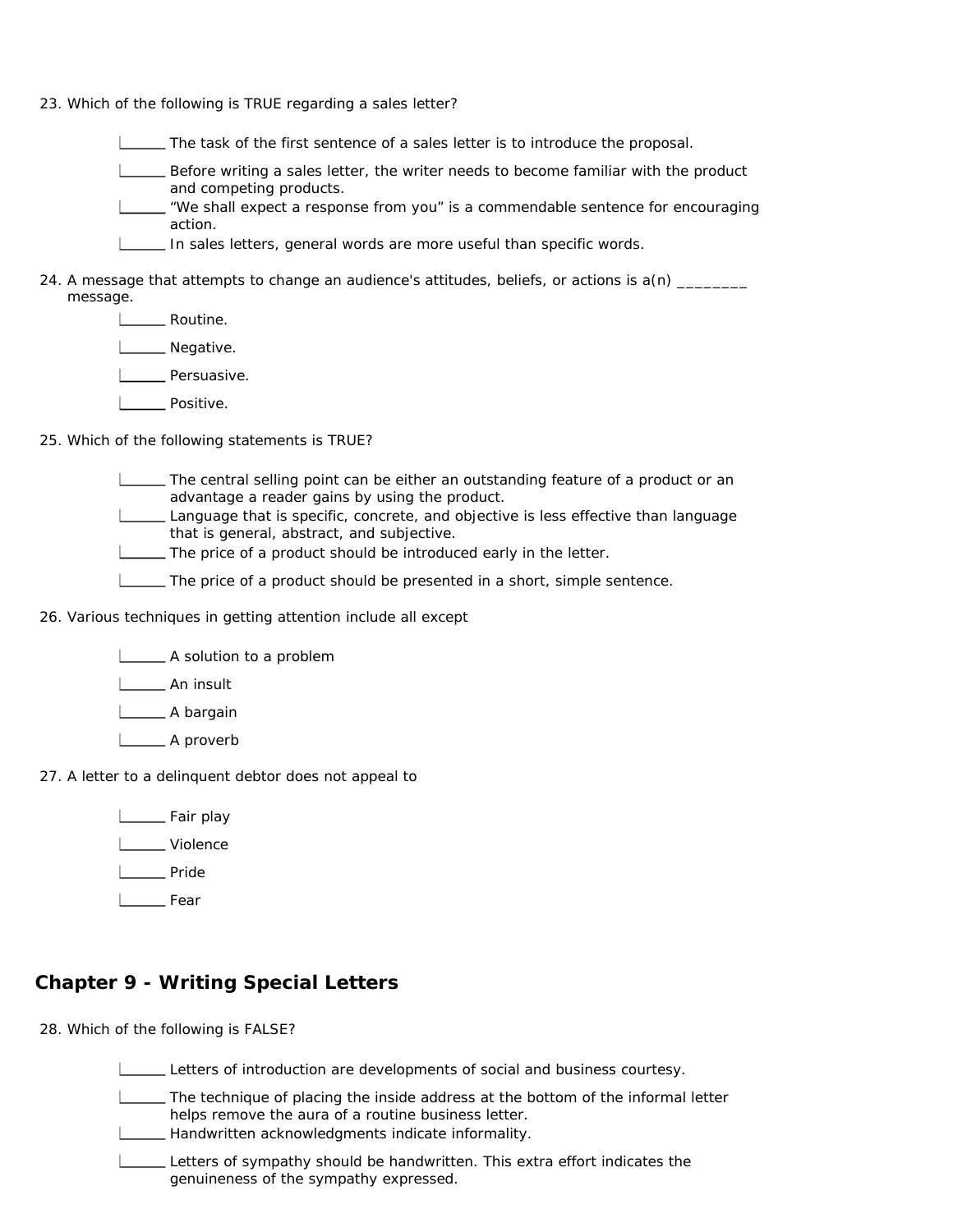29. Writing special letters does not include

**LECONDEDITY** Condolence of sympathy

**LECONS** Congratulations

**LECCC** Product orders

**L**<br>Resignations

## **Chapter 10 - Preparing Personal Resumes**

30. A person who deserves a job should be able to answer all except:

Do I want to work

**LETT** Can I do something specific

**Would I be loyal** 

**LECT** Would I be uncooperative

31. A resume should not include

L**L** Education

**LECCC** Unrelated experiences

**LECCC** Work-related experiences

**L\_\_\_\_** Personal information

## **Chapter 11 - Writing Application Letters**

32. The application letter is used to sell your merits by:

**LETT** Sounding humble

**L\_\_\_\_** Getting attention and interest

**LETT** Repeating resume information

Copying a letter written by some other person

33. From the applicant's point of view, the unsolicited application letter also has advantages except:

Increases the job selection for the applicant

It does not assist in getting a better job

- **LETT** Meets with less competition
- Could create a job position for the applicant

#### 34. Which of the following statements is true?

The application letter follows the same sequence-of-idea pattern as does the sales letter

The application letter should repeat information presented on the resume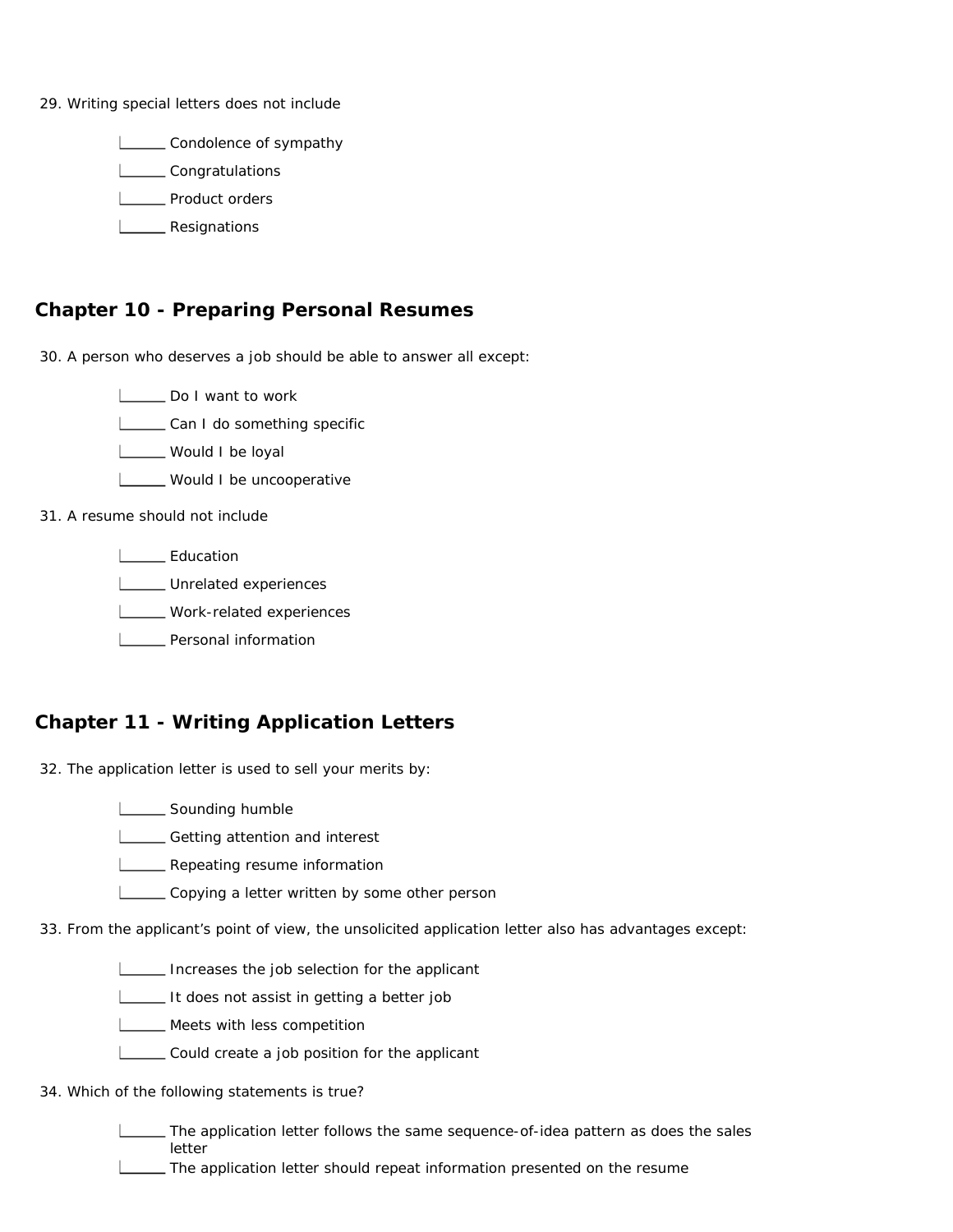An applicant should state specifically "Please consider me an applicant for the position"

**Firms normally resent applications for jobs that have not been advertised** 

35. In application letters some attention getters include all the following except:

**LECT** Ask for action: Please consider me for the position

**LETT** Present outstanding qualifications

Describe and match your education and experience to the job requirements

Use the name of someone in the organization

36. An example of a letter that turns down a job is:

**Lob-inquiry letters** 

**Letters** Job-refusal letters

**Letters** Job-acceptance letters

**LETT** Application follow up letters

#### **Chapter 12 - Business Reports and Research Methods**

37. Commonly used research methods do not include

**LEXPERIMENTELISTS** Experimental research

**L** Observational research

**Normative survey research** 

Diligent research

38. \_\_\_\_\_\_\_\_\_\_ is not part of the report outlining process.

L**L**Opinion

L<sub>\_\_\_</sub>\_\_\_\_ The problem

**L** Method used

Findings

39. Logical steps in problem solving include all except

**LECOL** Recognize and define the problem

**LECT** Select a method of solution

**LECCC** Speculate on outcomes

**LECOLLECT and analyze data** 

40. \_\_\_\_\_\_\_\_\_\_\_\_\_ should not be on the title page of a report.

**L** The title

**Identification of authority** 

**Identification of preparer**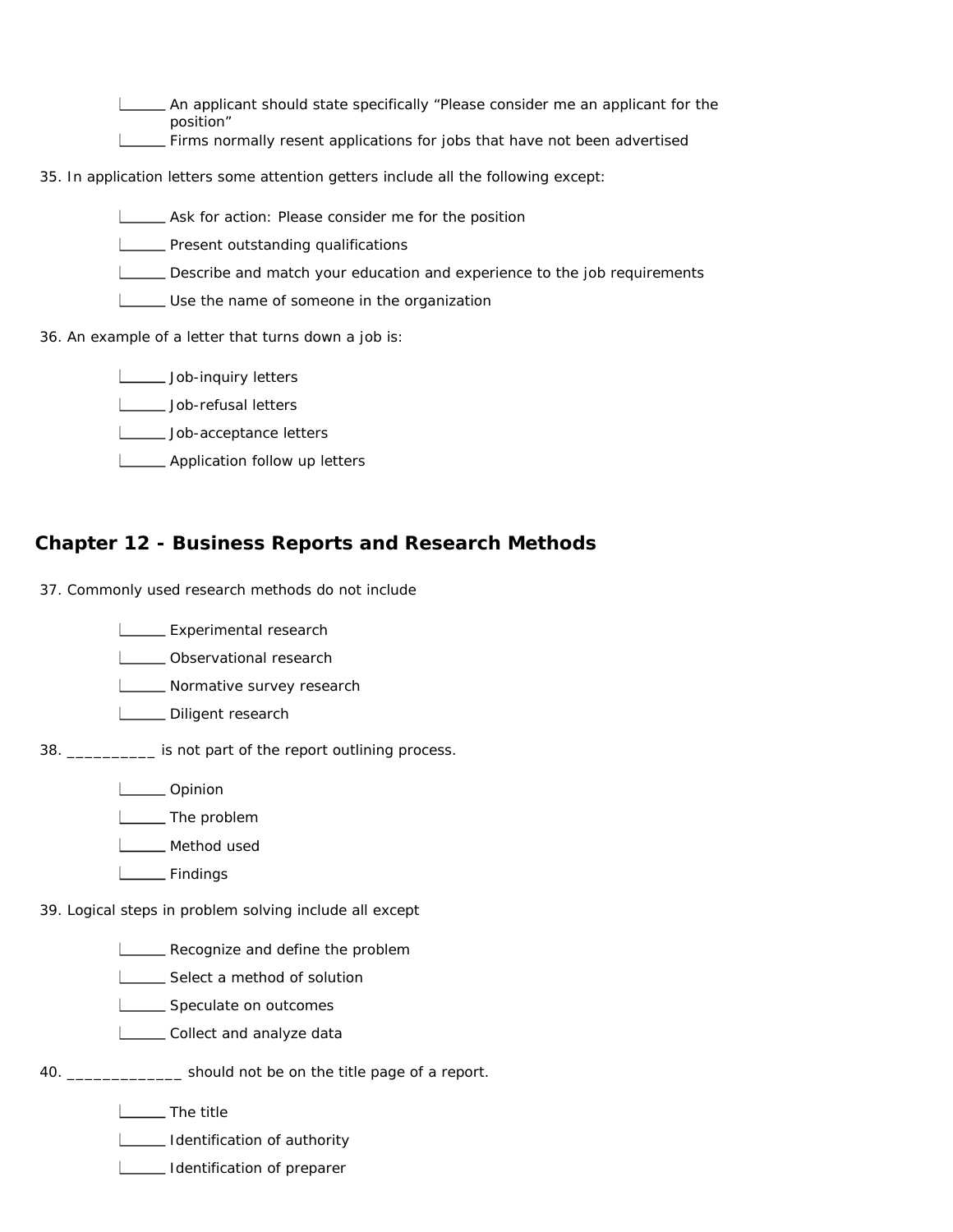**L** Page number 41. \_\_\_\_\_\_\_\_\_\_\_\_\_\_\_\_\_\_\_ is not a search engine: Letter Google L**\_\_\_\_** Ask Yourself L\_\_\_\_\_ Bing Search Yahoo 42. A method used to determine the status of something which describes norms or standards is: Library research

**LEXPERIMENTELISTS** Experimental research

**Normative survey research** 

- **LECT** Observation research
- 43. Common errors by researchers in collecting and organizing information can include all the following except:

**LACCC** Follow a step-by-step plan

Trying unconsciously to make the results conform to the predicted or desired results

**LETT** Attempting to compare when commonality is absent

**LECT** Assuming a cause-effect relationship when one does not exist

## **Chapter 13 - Organizing Reports**

- 44. The normal order of the report outline process follows steps that include the following numerical order: 1) Recognize and define the problem; 2) Select a method; 3)Recommendations and conclusions; 4)Findings
	- $\frac{1}{2}$  1, 2, 4, 3  $\frac{1}{2}$  1, 3, 2, 4  $\frac{1}{3}$ , 1, 4, 2  $\boxed{\phantom{0}}$  1, 2, 3, 4
- 45. The outline symbols developed by Dewey and used in most libraries including the Library of Congress consists of:

**LETTE** Alphabetic symbols

Decimal symbols

**Lower** Roman numeral symbols

- **LETTE** Alphanumeric symbols
- 46. The formal report may include the following parts except for:

Letters of transmittal

**LETTITE page and content page** 

Synopsis of summary, body, and addenda

**LETTE** Statistical software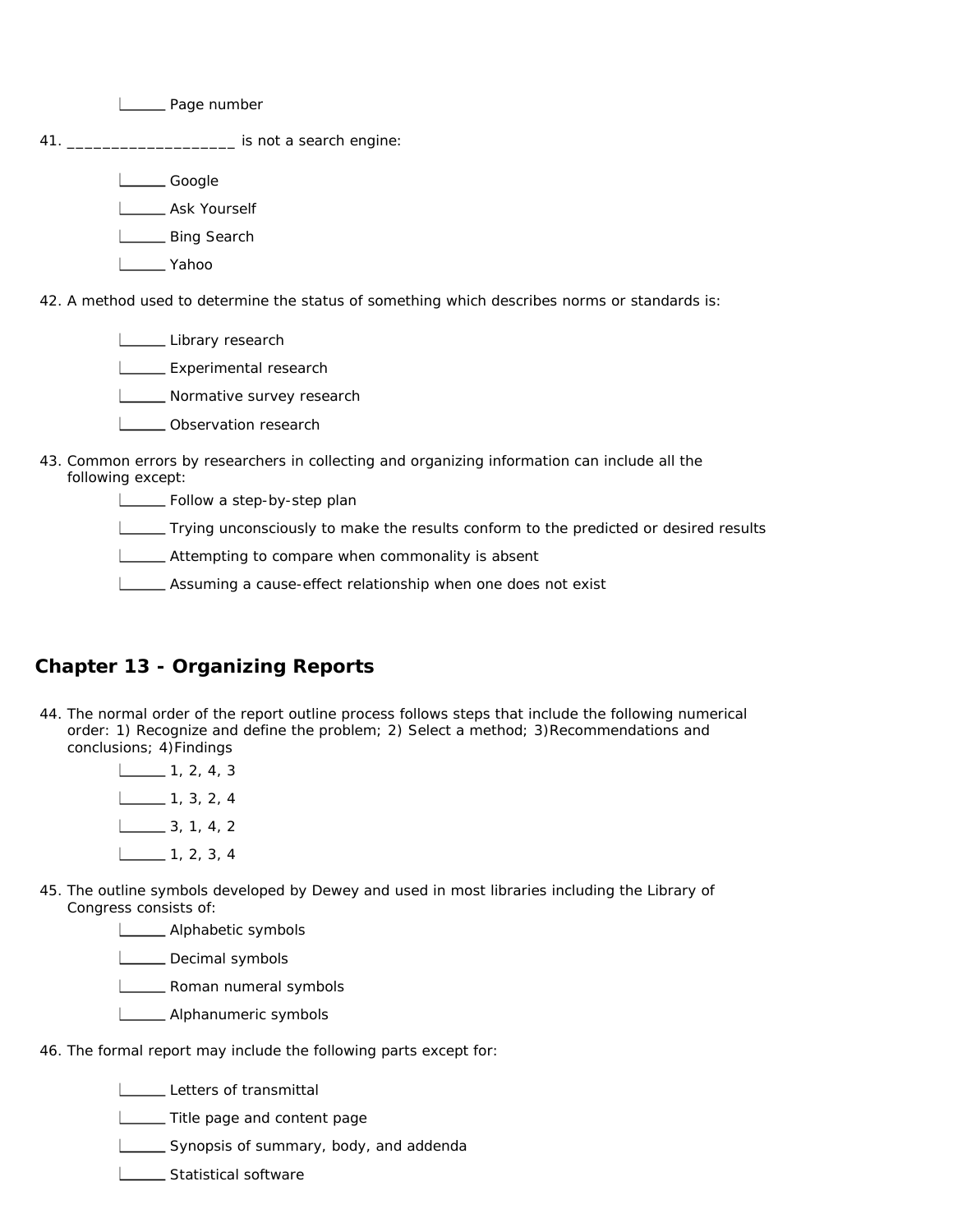47. Evidence that lends credibility to a report is included in the:

**LECT** Transmittal letter Synopsis of the summary L**L**Addenda **Lette** page 48. Business report charts do not include **L\_\_\_\_** Pie charts **LECAN Candlestick charts L** Bar charts Line charts

## **Chapter 14 - Using Graphics in Reports**

49. A visual display of quantitative data in two or more columns is:

L**Chart** L<sub>11</sub>Table L<sub>Graph</sub> Louise Figure

50. A graphic technique that dramatizes quantity comparisons through the use of pictures of cars, people or dollars is:

> L\_\_\_\_\_ Bar chart L**L** Pictograms L<sub>pie</sub> Pie charts

> L<sub>ine</sub> charts

## **Chapter 15 - Writing the Report**

51. Which of the following statements is true?

Using personal pronouns is taboo in all formal report writing

"Bill wrote to Bob" is an active-voice revision of "Bob received a letter from Bill."

"The writer discovered…" is a satisfactory revision of "I discovered…" to eliminate the use of "I."

"Notice the chart on page 15 which…" has an implied subject for the verb "notice" and is written in passive voice.

52. When writing the business report in an impersonal style you should try to avoid:

L**L** Nouns

L<sub>Adjectives</sub>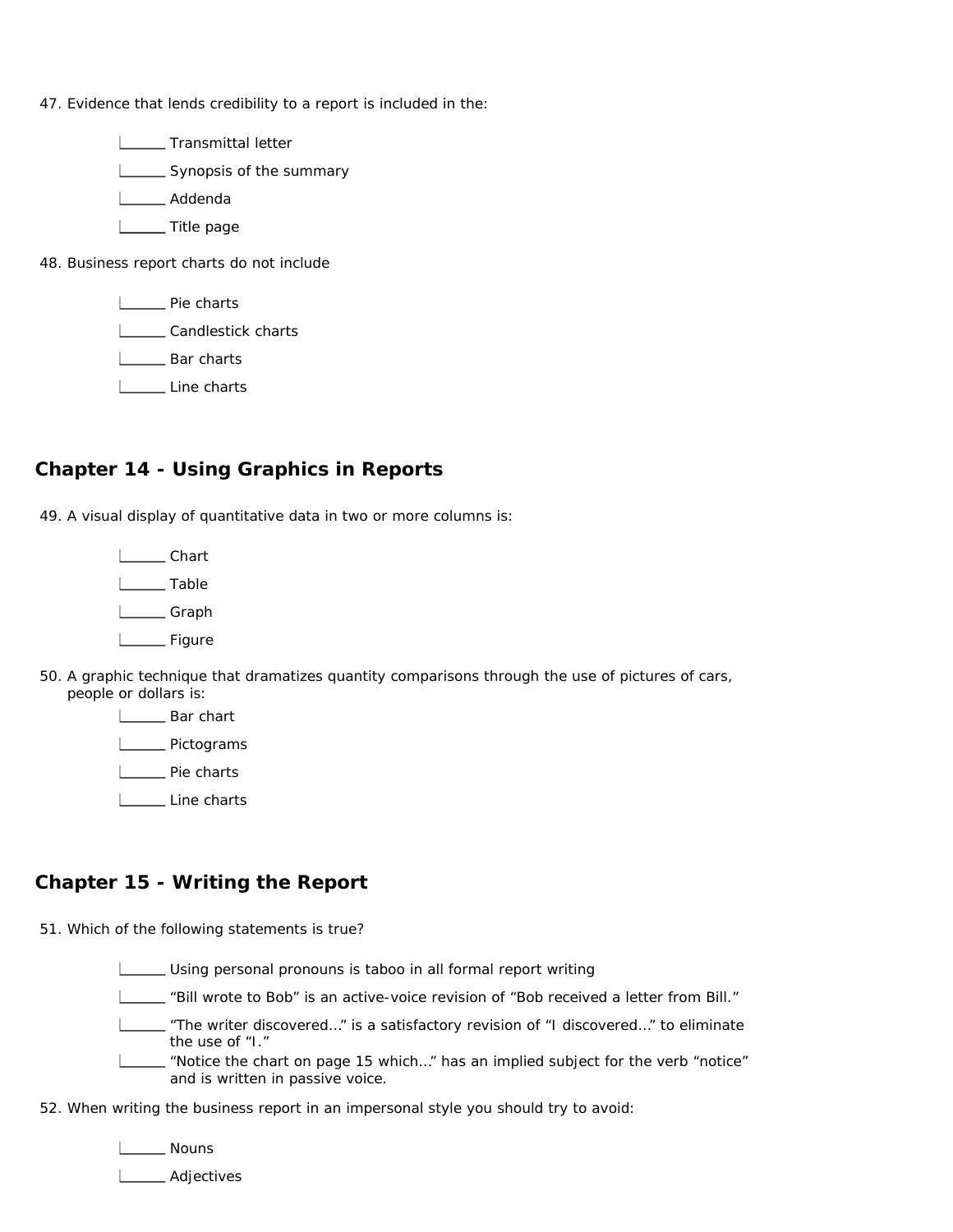**LETTE:** First-person pronouns

I \_\_\_ Verbs

53. Reports usually involve some kind of actions, suggesting the use of the active voice. An example of active voice is:

The contracts were reviewed by the attorney.

**The attorney reviewed the contract.** 

The contract was signed by the judge.

The contract was approved by both the attorney and the judge.

54. Which of the following statements is true?

The following statement is an effective definition: Salesmanship is when one person convinces another of the need for a product or service

"Public Undecided on Strip Mining" would be a satisfactory talking heading for a section of a report containing data on a consumer poll which showed that 30

percent of those polled favored permission to strip mine coal, 40 percent were opposed, and 30 percent were undecided

First-degree headings should always be centered on the page and second-degree headings placed on the margin a double space above the narrative.

Repetition of an idea without repeating key words is the best way to achieve transition.

#### **Chapter 16 - Finishing the Report**

55. \_\_\_\_\_\_\_\_\_\_\_\_\_\_ is not part of a business plan.

A summary of product or service

Lompany background

**L\_\_\_\_\_** Management

L<sub>111</sub> Influence

56. Objective writing is not characterized by:

L<sub>L</sub>Use of inferences

**LETT** Avoidance of emotional terms

**LECT** Use of unsolicited judgments

- **L\_\_\_\_** Recognition of assumptions
- 57. Words that are frequently used by good writers to reveal the degree to which they are to stand behind their findings are:

L<sub>Judgments</sub>

**L** Assumptions

Loosel words

L**L**Opinions

58. \_\_\_\_\_\_\_\_\_\_\_\_\_ is not a generally accepted method of documentation:

L**L** Footnotes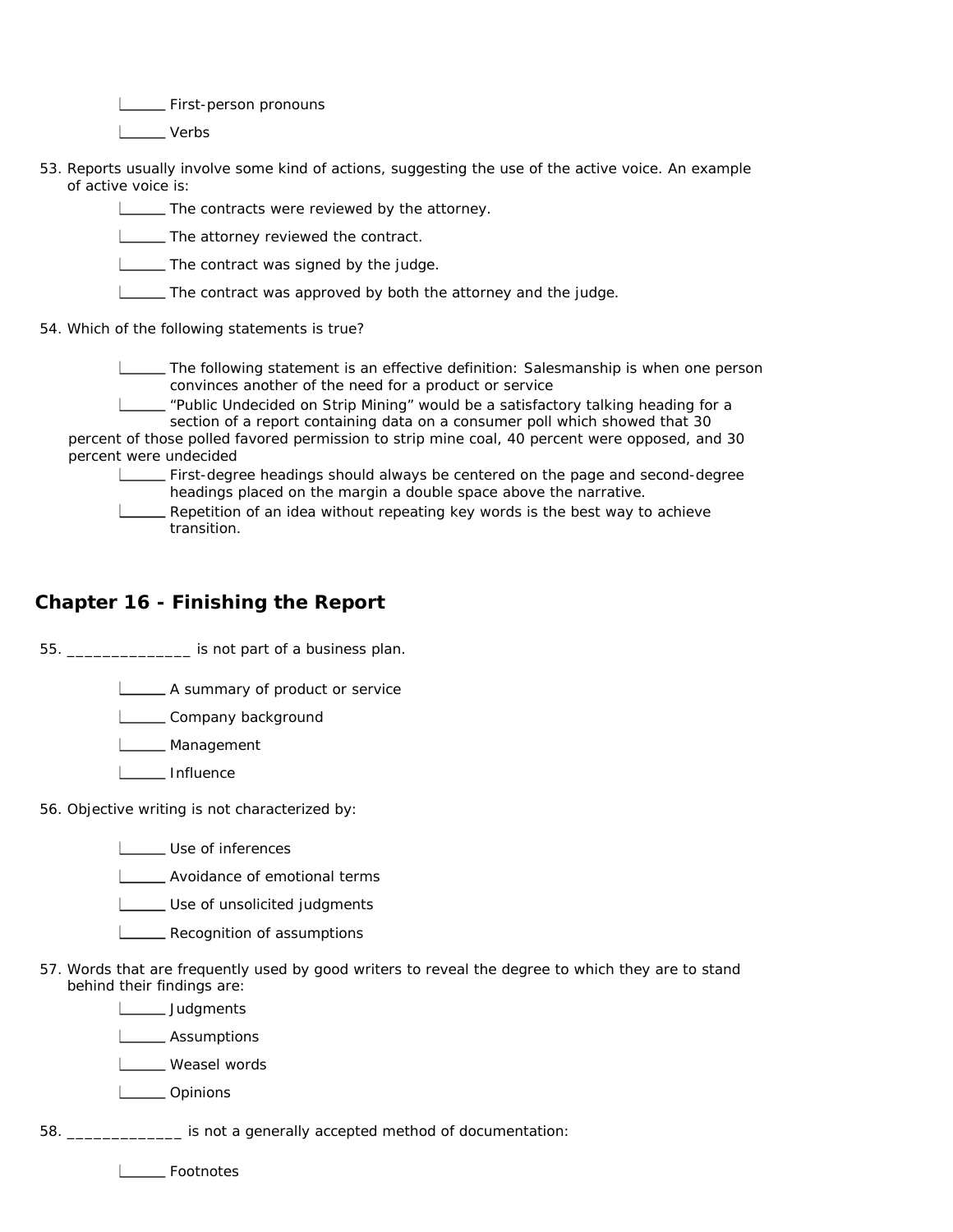**Internet sources** 

L\_\_\_\_\_ Bibliographies

**L\_\_\_\_** Textual references to sources

## **Chapter 17 - Preparing Memorandums and Short Reports**

59. Reports should be

L<sub>Emotional</sub>

I \_\_\_\_\_ Objective

L**L**Opinionated

L<sub>\_\_\_\_</sub>\_\_\_\_ Judgmental

60. Which one of the following is not a short-report characteristic?

Flow downward

**L** Flow upward

**LETT** Stress objectivity

Small readership

#### 61. Which of the following is TRUE?

Memorandums should be written and planned in the same way letters are rather than follow report methods.

In an inductively organized memorandum, the first paragraph serves the different purpose as an introduction section of a report.

In a deductively organized memorandum, the first paragraph serves the different purpose as a summary serves at the beginning of a formal report.

Memorandums and short reports differ in degree of subject complexity, reader needs, and ultimate use; a true distinction is often difficult.

62. Some characteristics of business reports such as the memorandum will include all the following characteristics except:

The reports flow downward from higher authorities

The reports stress objectivity, planning and organization

The reports are written for small readership often one

The reports follow problem-solving steps.

#### 63. Memorandums are characterized by:

**They flow upward to higher authorities** 

**L\_\_\_\_** They stress objectivity and attention to planning and layout

**They flow in various directions** 

They are usually written for small readerships, often one person

64. The simple short business report usually differs from a memorandum by:

Use of a standard address: FROM: and TO: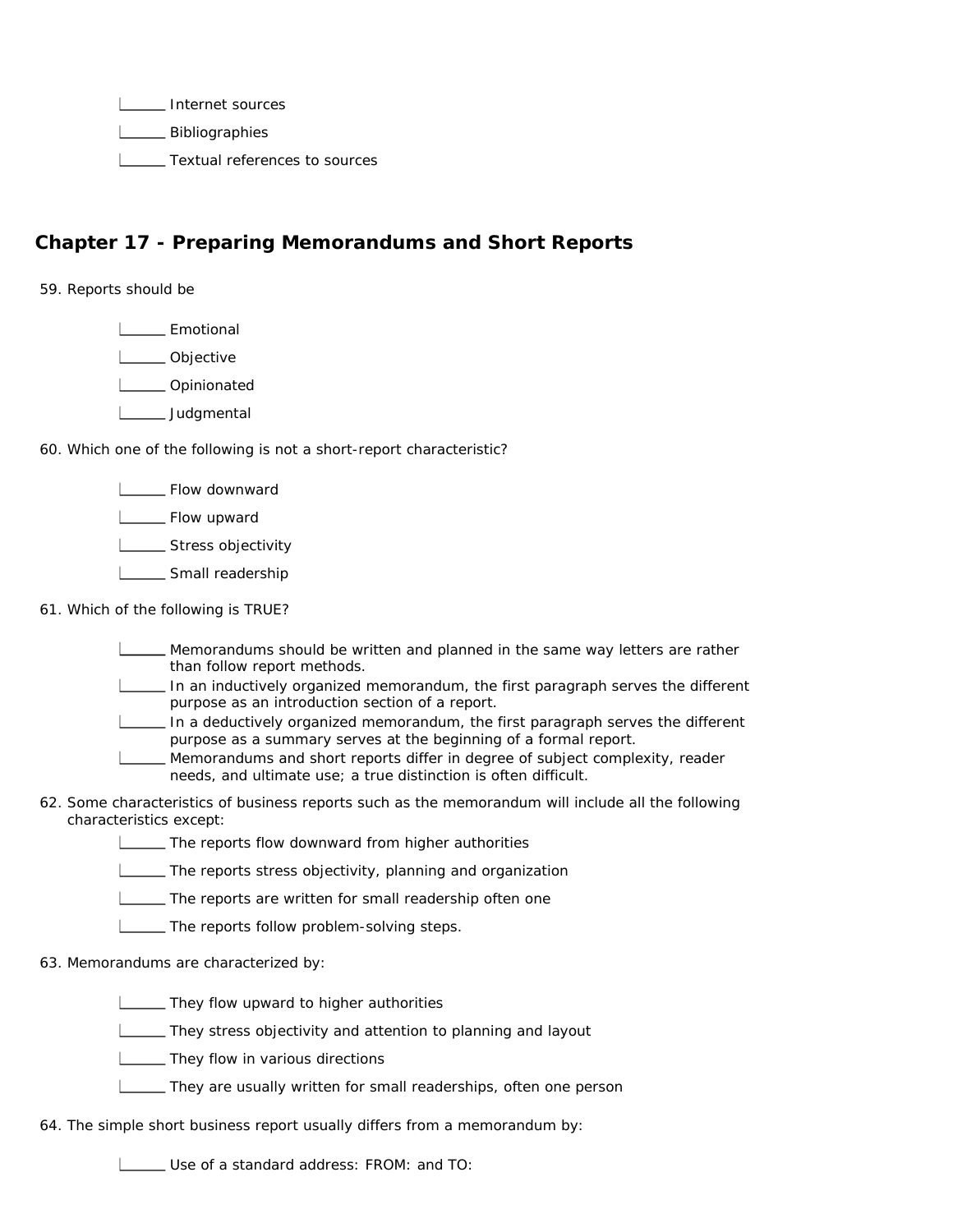Use of a subject: and date heading

**LETT** Normally requires a rough draft prior to a final version

Flows from bottom to top or any other direction

## **Chapter 18 - Listening and Making Oral Presentations**

65. Effective listening does not include:

**LETT** Watch the speaker

**Listen between the lines** 

**Think along with the speaker** 

**Think of what your response will be** 

66. Which of the following statements is true?

Listening is our most frequently used communicative skill

**The ear is the key instrument in effective listening** 

The speed at which oral messages are delivered would not be a factor in listening if people would slow down their speaking rate

Speakers have nothing to do with activating bad listening habits

67. The key instrument in effective listening is:

| The ear

The eyes

**L** The mind

**Linds** The speed

68. Public speakers normally use one of four styles such as when a speaker is called on to speak but has no forewarning. That is:

Written-and-read

Impromptu

**L**\_\_\_\_\_\_ Memorizing

L**Extemporaneous** 

## **Chapter 19 - New Technology in Business Communication**

69. \_\_\_\_\_\_\_\_\_\_\_\_\_\_\_\_\_\_\_\_\_\_ is not an example of social networking sites:

L<sub>c</sub>Facebook

**Lack Wiki** 

L**L** Twitter

LinedIn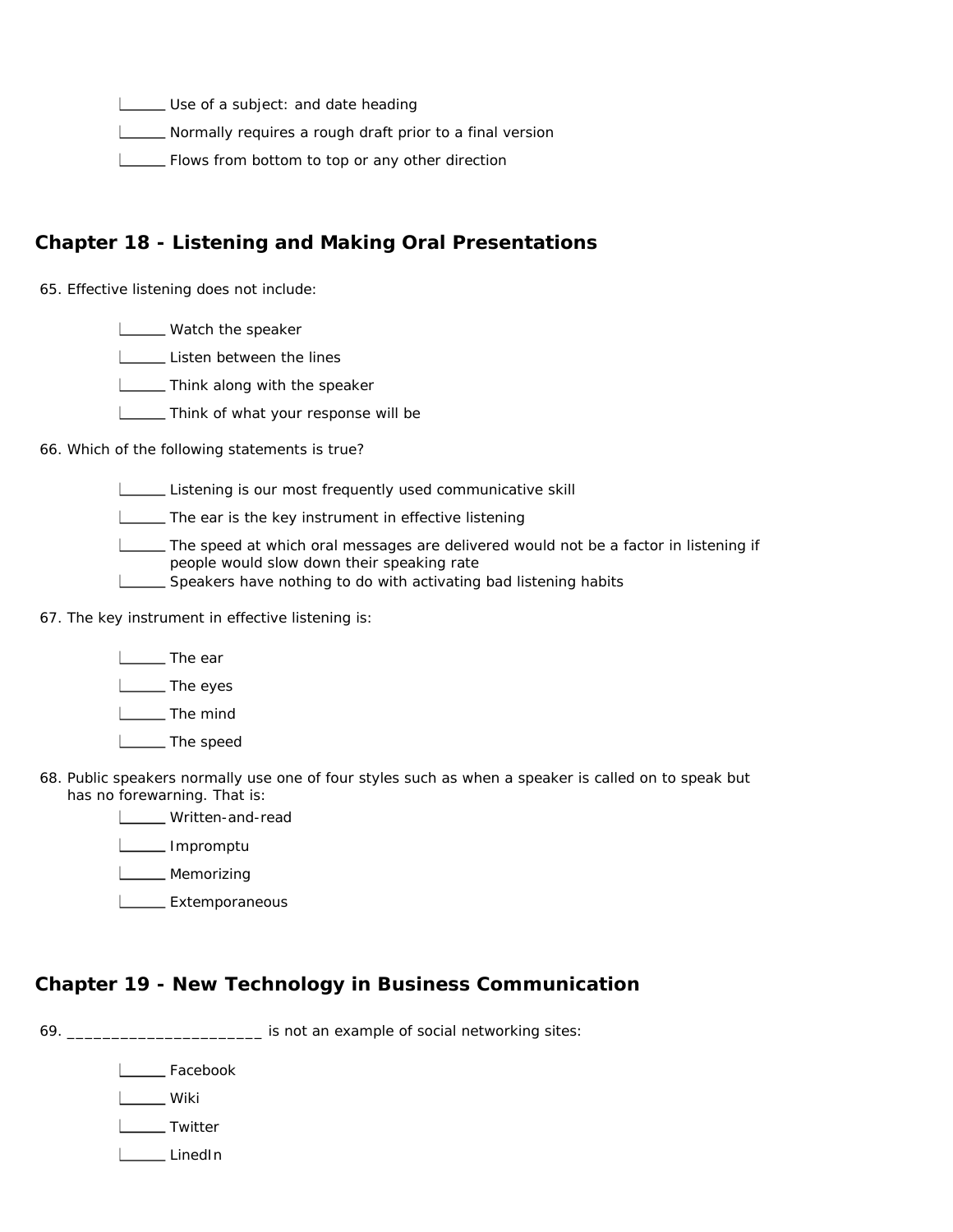- 70. \_\_\_\_\_\_\_\_ technologies can convey nonverbal subtleties such as facial expressions and hand gestures and enable realistic conferences in which participants thousands of miles apart almost seem to be in the same room.
- Telepresence L**L** Whiteboard I\_\_\_ Internet L**L** Teleconferencing 71. Financial or money blogs do not include
	- **LECTE** www.seekingalpha.com www.pfblog.com L\_\_\_\_ www.fivecentnickel.com www.msn.com
- 72. Matthew has discovered a production problem that will cause this month's shipments to be a few days late. Because his Asian customers will need to know about this problem right away, Justin should
	- **LETT** Write a letter
	- L<sub>Send a memo</sub>
	- Send an e-mail message
	- **L** Post a blog
- 73. \_\_\_\_\_\_\_\_\_\_\_\_\_\_\_\_\_\_ is not a GSS software package.
	- Lollabra Share
	- L<sub>Access</sub>
	- L**OpenMind**
	- I \_\_\_\_ TeamWare
- 74. What allows two or more people to engage in online, interactive "conversation" over the Internet?
	- **LETT** Content streaming
	- L<sub>E</sub>-mail
	- I\_\_\_\_ Chat room
	- L<sub>M</sub>Hypermedia

## **Chapter 20 - Appendix**

- 75. E-mails can be divided into three parts:
	- **ILLETT** Introduction, body, closing
	- L\_\_\_\_\_ Purpose, methodology, proposed action
	- Greeting, body, conclusion
	- **Introduction, methods, proposal**